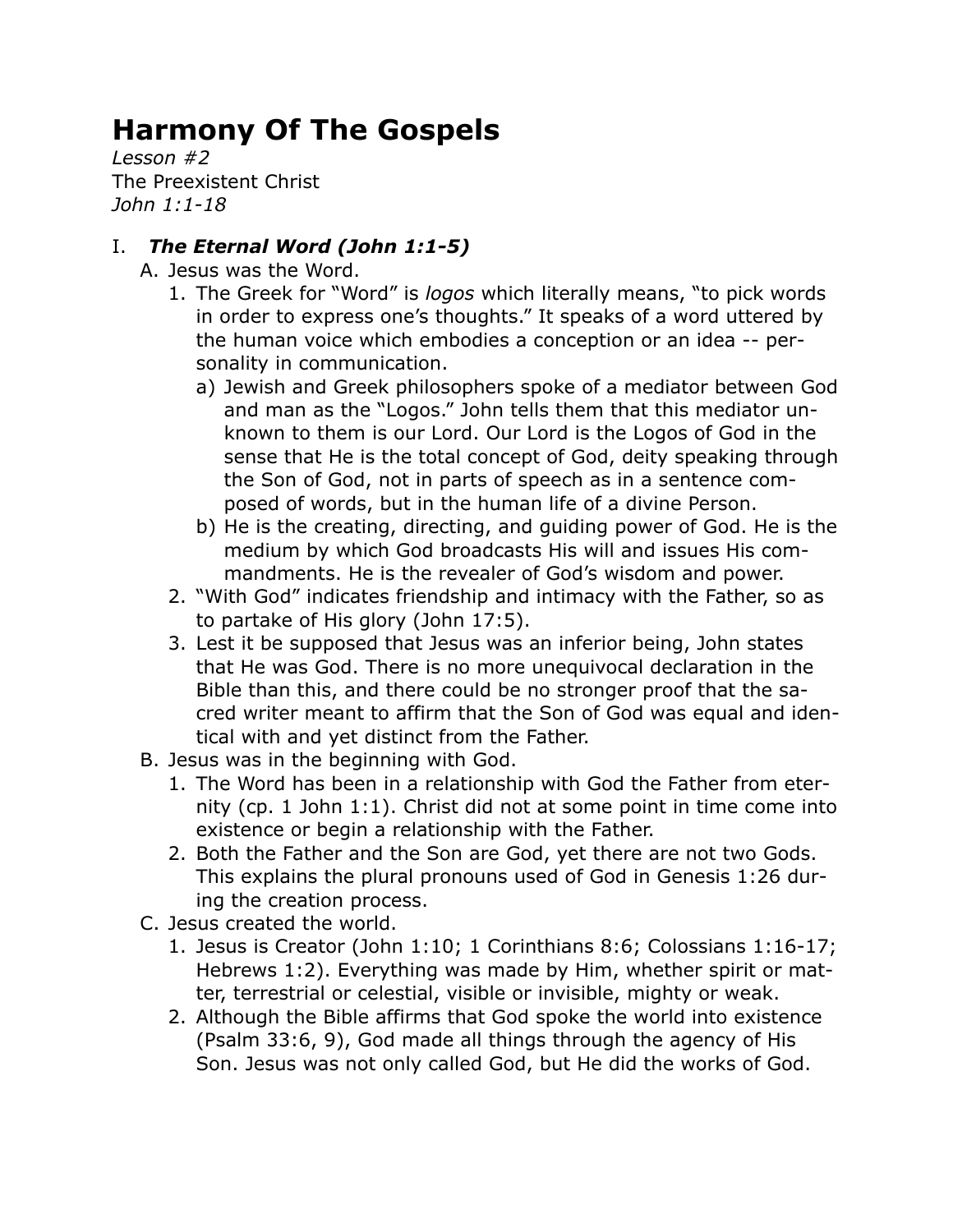- 3. There is no higher proof of omnipotence than the work of creation; and therefore God often appeals to that work to prove that He is the all-powerful, true God (Psalm 24:2; 89:11; Proverbs 3:19). Thus the deity of Jesus is affirmed since He is one who possesses the divine attribute of omnipotence.
- D. In Jesus there was life and light.
	- 1. God is declared to be life, or the living God, because He is the source or fountain of life. This attribute here is ascribed to Jesus Christ. He not only made the material world, but He also gave it life.
	- 2. John uses this word 35 times in the gospel to denote spiritual life. Thus, He who is the source of all physical life (Genesis 2:7) came into the world to give eternal life to those who believe. There must be more to "eternal life" than just duration; there must also be a certain quality in the life.
	- 3. Light is how we see objects. Light here involves intellect and understanding. The eternal life that formed and governs the creation around us, enlightens men as to the existence and power of God by that very creation (Acts 14:16-17). The Word is the source of all knowledge, particularly the greatest knowledge which is the pursuit of man's right relationship with God.
- E. The darkness did not comprehend the light.
	- 1. Darkness commonly denotes ignorance or guilt. Jesus came to teach an ignorant and wicked world. His efforts to enlighten and save man have been like light struggling to penetrate a thick, dense cloud. John prefers the exchange of "light" and "darkness" (3:19-21; 8:12; 11:9-10; 12:35-36, 46; 1 John 1:5; 2:8-9).
	- 2. Other versions translate the word "comprehend" as "overcome" or "extinguish." Although men did all they could to obscure and extinguish the light of God in Christ, they could not quench it. In every generation the light of Christ still shines in spite of the efforts of men to extinguish the flame.

## II. *The Role Of John The Baptist (John 1:6-8)*

A. John was sent from God.

- 1. Jesus' formal ministry was preceded by John the Baptist, who was divinely commissioned by God and who announced the coming Messiah (John 1:20-23). Isaiah 40:3 is a prophecy of John as the Messianic forerunner or "voice in the wilderness" (Matthew 3:1-3; cp. Malachi 4:4-5).
- 2. The Jewish crowds regarded John as a prophet (Matthew 21:26; Mark 11:32; Luke 20:6), and that is how Jesus also described him (Matthew 11:9; Luke 7:26).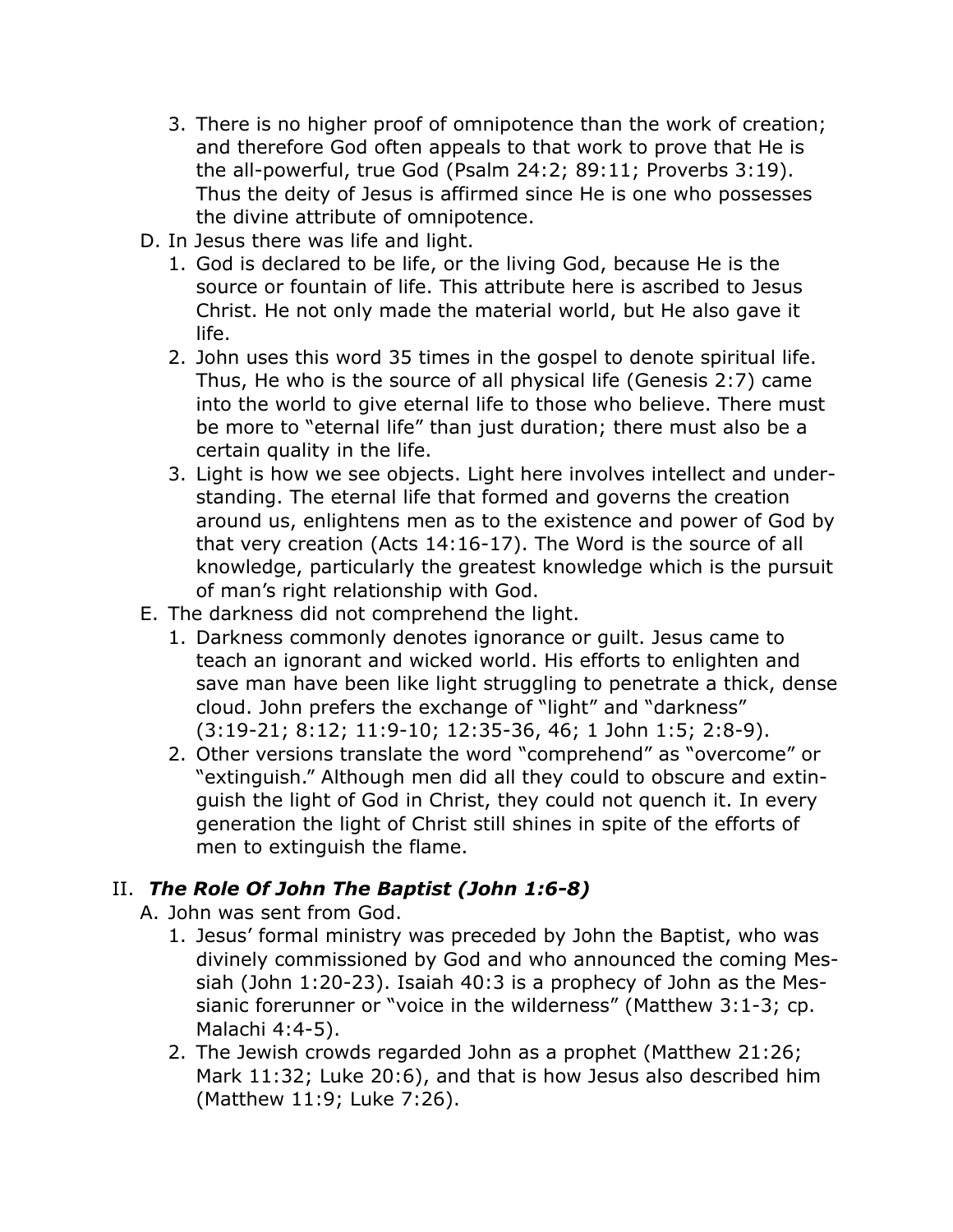- 3. Therefore, if John the Baptist is the prophesied forerunner, and if John pointed out Jesus of Nazareth as the Son of God, then it necessarily follows that Jesus is the coming One. The connection here yields proof to the deity of Jesus.
- B. He bore witness of the Light.
	- 1. John did not bear witness to the facts of Jesus' history, but to the person of Jesus as the eternal Son of God (John 1:15, 34). Thus John the Baptist has come to bear witness to the Word as the light of the world (John 1:8).
	- 2. When Jesus came, men fully saw what God was like. He not only showed us the right way, but He also enabled us to walk in it.
	- 3. In John's gospel, John was never called "the Baptist." There is no mention of his preaching of repentance, nor any actual descriptions of his baptizing people (neither his baptizing of the crowds nor his baptizing of Jesus, even though there are references to the fact that he did both). The reason for this might be that the writer wanted to emphasize that John's purpose in being sent from God was to bear witness of Jesus and God equipped Him for that task (John 1:31-34).
- C. He was not the Light.
	- 1. This was an explicit declaration designed to satisfy all the disciples of John who apparently wanted to elevate John the Baptist to a position that would encroach upon that of Jesus Himself.
	- 2. John is careful to point out that while John's place in the scheme of God's plan is high, he is nevertheless still subordinate to Christ (John 3:25-30; cp. Matthew 11:11). Interestingly, every reference to John the Baptist in the gospel of John is a deprecating reference. Perhaps certain people were giving John a higher place than he ought to have had.

## III. *The Light Of The World (John 1:9-13)*

- A. The true light enlightens every man.
	- 1. Jesus was not a false, uncertain, and dangerous guide, but was one that was true, real, and worthy of our utmost confidence.
	- 2. A true or genuine light does not deceive us, but removes darkness, error, and ignorance from our path.
	- 3. Jesus came to enlighten all, both Jews and Gentiles (Luke 2:32). This does not mean that every individual of the human race is enlightened with the knowledge of the gospel. But it does mean that the light was extended to all.
- B. The world did not know Jesus.
	- 1. This is a repetition of what was stated in vs. 3. Jesus came as a man performing miracles and teaching the multitudes in ways that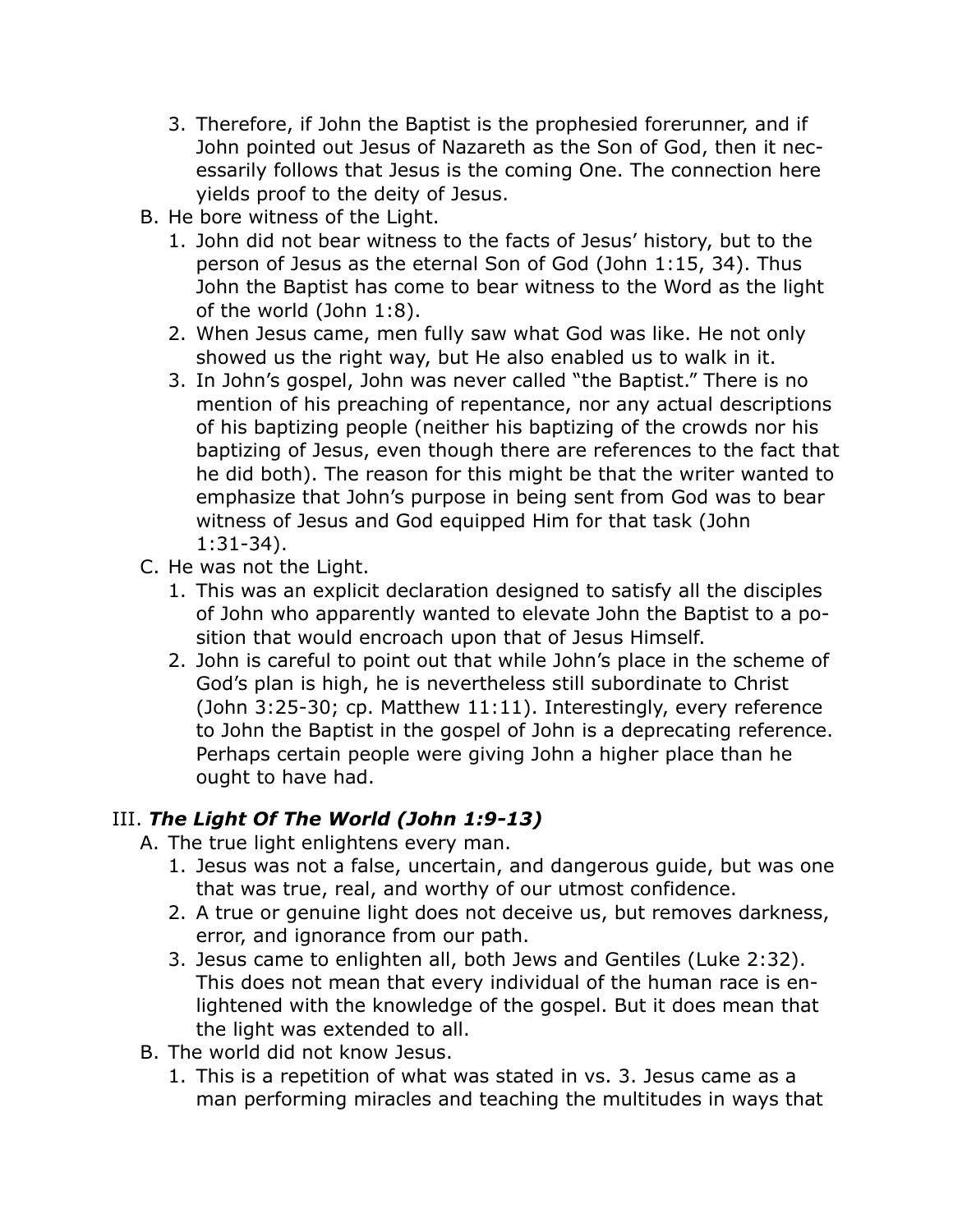produced astonishment, yet they did not know or recognize Jesus as their Messiah and they did not understand God's eternal wisdom (1 Corinthians 2:6-8).

- 2. How deeply ironic it was that the very Creator of the world and everything in it came to earth as a man and the world did not know its own Maker.
- C. The world did not receive Jesus.
	- 1. Jesus came to His own country or Palestine. This was a land that was particularly God's land and it was God's people. They should have welcomed Him with open arms and threw the door wide open for Him or they should have welcomed Him as a long lost sojourner (Luke 4:24).
	- 2. However, the people rejected Him and put Him to death in fulfillment of the prophecy in Isaiah 53:3-4. The Jews had an abundance of the mercies of God, yet they killed Him anyway.
	- 3. It is tragic when a parent works and sacrifices for a child, and then they refuse to grasp their opportunities. This is what happened to God.
- D. He gave those who believed the right to become children of God.
	- 1. Though the nation of Israel in general rejected the Lord, there were a few souls who believed on Him.
	- 2. To the ones who did believe on Him, they were granted the right or privilege to become children of God. Faith is the first step (Galatians 3:26-27; 4:4-7).
	- 3. There are two kinds of sons. The first one uses their home, taking everything they ca n from their parents. The second one is thankful for his home, doing everything he can to capitalize on his opportunities and continuing to love his parents. Both are children, but one is a son in the sense that the first one never was. We are all God's children by virtue of creation, but we become His sons in a special, spiritual sense when we obey the gospel.
	- 4. We are considered sons of God because we are adopted by Him and we resemble Him (1 John 3:2) and we are united to the Lord and are regarded as His brethren (Matthew 25:40).
	- 5. "Name" indicates "nature" (cf. Psalm 9:10; 20:7). We know what God is like. We put our trust in what He is.
- E. Children of God are born of God.
	- 1. We do not become children of God by virtue of illustrious ancestry which the Jews supposed. Nor does our justification lie within the scope of human achievement. God offers the right, but we do not have to take it.
	- 2. God produces the change and confers the privilege of being called His children. The heart is changed by His power alone (Romans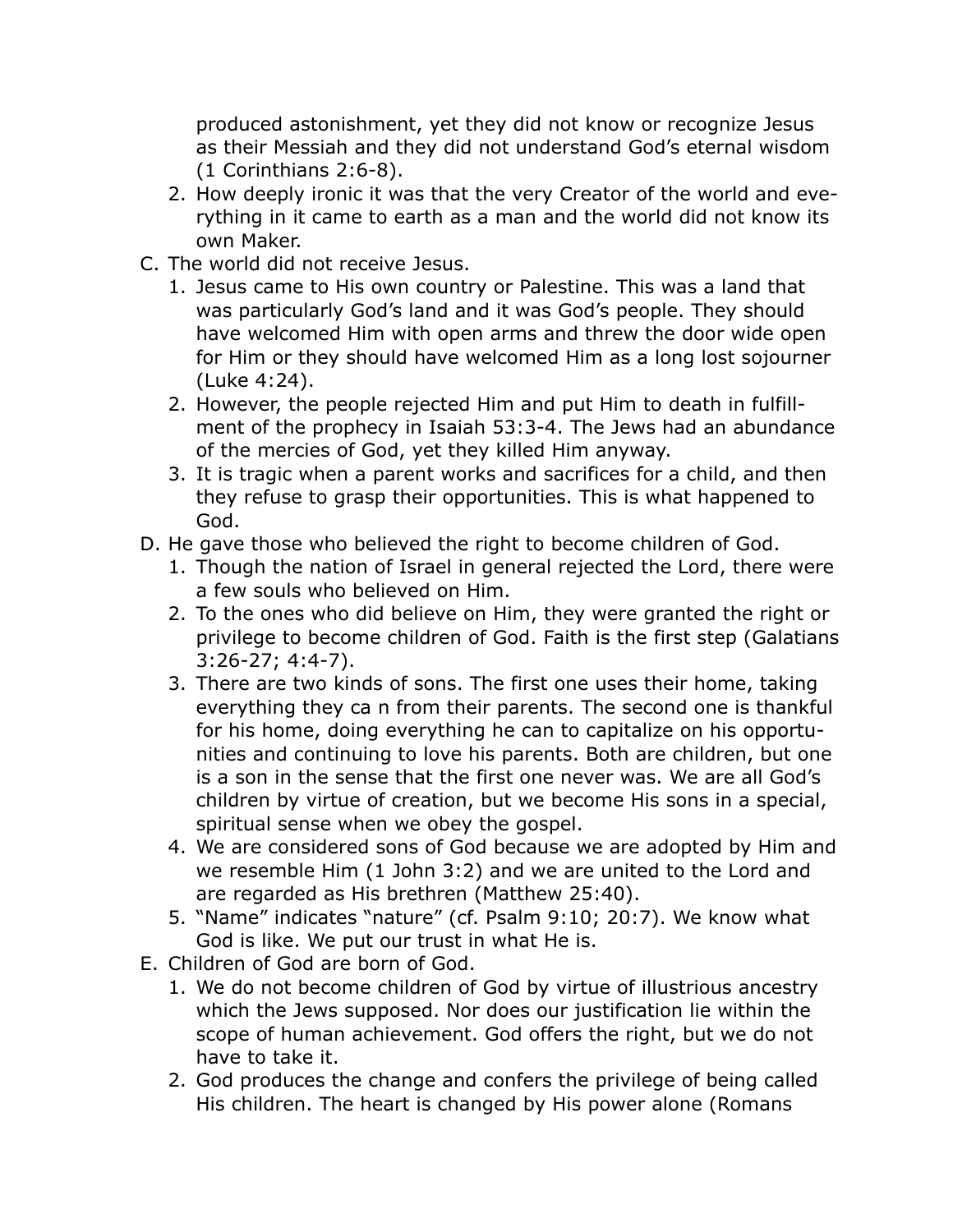1:16). No privilege of birth or works of man can produce this change. "Born of God" will mean being born of the Spirit, as will be seen in chapter 3.

### IV. *The Word Became Flesh (John 1:14-18)*

- A. The Word became flesh.
	- 1. This statement expresses the reason why John wrote his gospel. It affirms both the divinity and the humanity of the Lord. The term "flesh" is used to indicate His human nature, the fact that He became a man (Hebrews 2:14; 10:5). The full manhood of Jesus as well as the full Godhood of Jesus was gloriously proclaimed in John  $1:1-3.$
	- 2. "Flesh" is not used of Jesus in a restricted sense merely to indicate that He had a fleshly body. It is used as a synecdoche -- a part for the whole. That is, Jesus became a human being with all of its weakness and temptation to sin.
	- 3. "Dwelt" means " to dwell as in a tabernacle or tent." This has allusion to the glory, or the visible symbol of God, called the "Shekinah," which first appeared in the cloud that led the Israelites, resided in the tabernacle, and then in the temple (Exodus 16:16; 24:16; 40:34; 1 Kings 8:11; Isaiah 6:8; Ezekiel 1:28). Jesus is now God's final manifestation of His glory upon the earth (5:41; 7:18; 8:50, 54; 11:4). However, He was with untold multitudes for years and they interacted with Him in such a way so as to make no mistake that He was a man.
	- 4. Peter, James, and John also had the unique experience of viewing His true glory on the Mount of Transfiguration (Matthew 17:1-6). "Beheld" is always used to mean physical sight. If you wanted to see this magnificent creating Word and controlling reason, look at Jesus of Nazareth. His glory was also seen in His teaching, miracles, life, and resurrection from the dead.
	- 5. To the Greek, it was impossible for God to take a physical body. To the Greek the body was a prison house in which the soul was shackled; a tomb in which the spirit was confined. The fact that eternity could appear in time as a man was radical. There were even some in the church would could not believe it. They were called Docetists. These people held that Jesus in fact was only a phantom; that His human body was not a real body; that He could not really feel hunger and weariness, sorrow and pain; that He was in fact a disembodied spirit in the apparent form of a man (cp. 1 John 4:2-3).
	- 6. The "only begotten" is used by John to describe Jesus only (1:14, 18; 3:16, 18; 1 John 4:9). It means "unique" or "one of a kind." He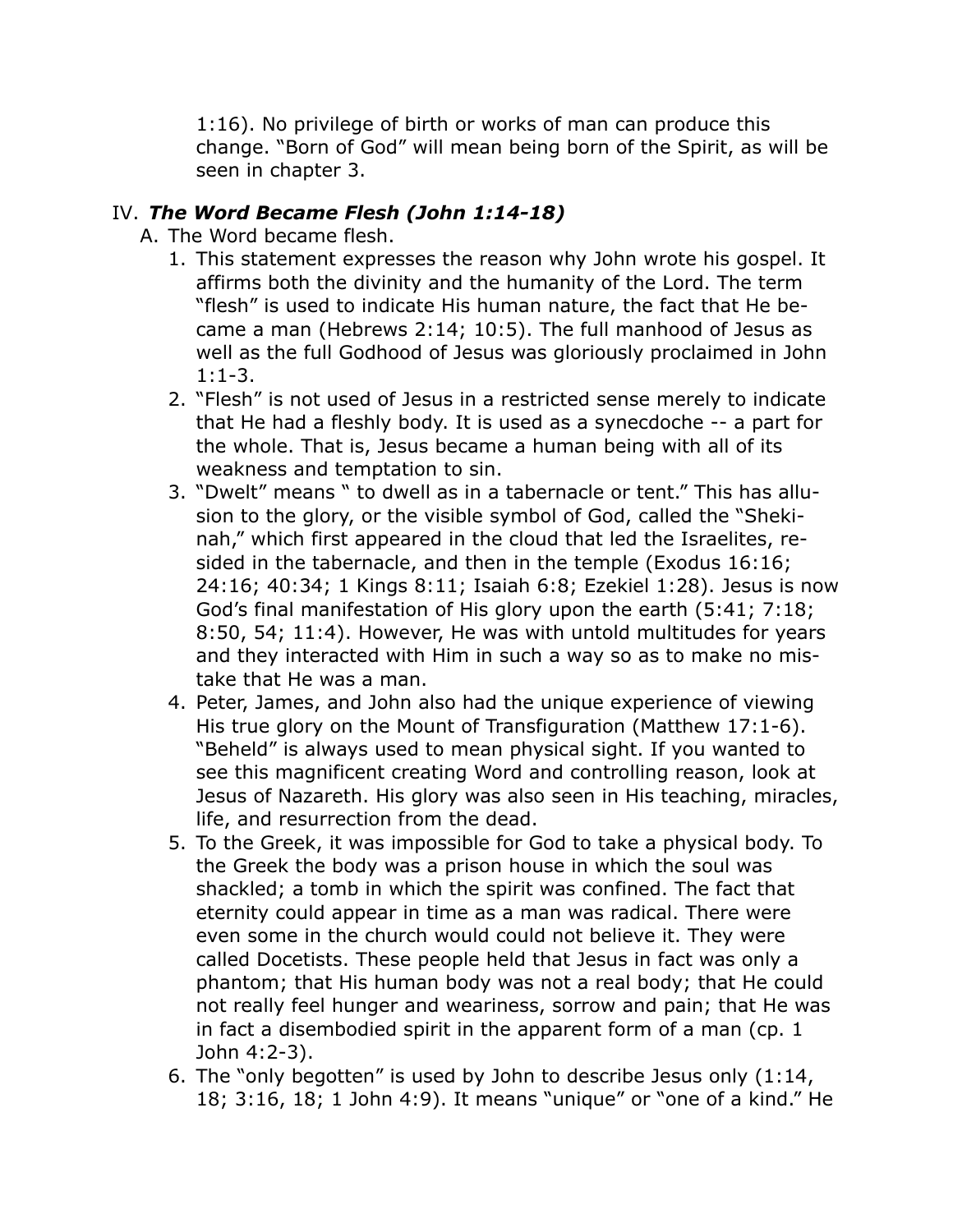was full of grace which means that He was always concerned with the welfare of mankind who were undeserving and He was full of truth which was in contrast to the false prophets and Messiahs that abounded in that day. One can know truth (8:31-32; 18:35), and one must act upon truth (3:21).

- B. John yielded to Jesus.
	- 1. He readily acknowledged that he was not the Christ. Even though John the Baptist was six months older than Jesus and his public ministry began before Jesus, Jesus was superior to John because His divine nature has existed from eternity.
	- 2. We learn from John to keep ourselves out of view and to exalt the Savior. We should lay all at His feet and direct our hearts to Him as the undivided object of affection and honor.
- C. We have received all of Jesus' fulness.
	- 1. In Jesus dwelt the totality of wisdom, power, and love of God (Colossians 1:19; 2:9). The more we know Him they more wonderful He becomes.
	- 2. Jesus did not come to talk to men about God; He came to show men what God is like so that the simplest mind might know Him as intimately as the scholar.
	- 3. In the Lord we have the abundance of the mercy and favors of God. "Grace for grace" is a superlative expression which depicts grace in its highest degree. We have derived from His abundant truth and mercy grace to understand the plan of salvation, to preach the gospel, to live lives of holiness; we partake of the numerous blessings which He came to impart by His instructions and His death.
- D. Grace and truth were revealed by Jesus.
	- 1. The Old Testament economy was revealed by Moses with all of its burdensome rites and ceremonies. It was a good system of law (Romans 7:7; 1 Timothy 1:8), but, in the end, it was a system of law and shadows.
	- 2. The New Covenant was the reality, full of grace and truth. In the gospel we have the discovery of the greatest truths to be embraced by the understanding as well as the richest grace to be embraced by the will.
- E. Jesus explained God.
	- 1. No human eyes have ever seen God (Exodus 33:20), but Christ had a knowledge of God which could be expressed and comprehended by man. The prophets delivered what they heard God speak, but Christ delivered what He knew of God as His equal and as fully understanding His nature.
	- 2. "Bosom" is a Hebrew idiom expressing the tender affection found between a parent and child or the intimate association of close